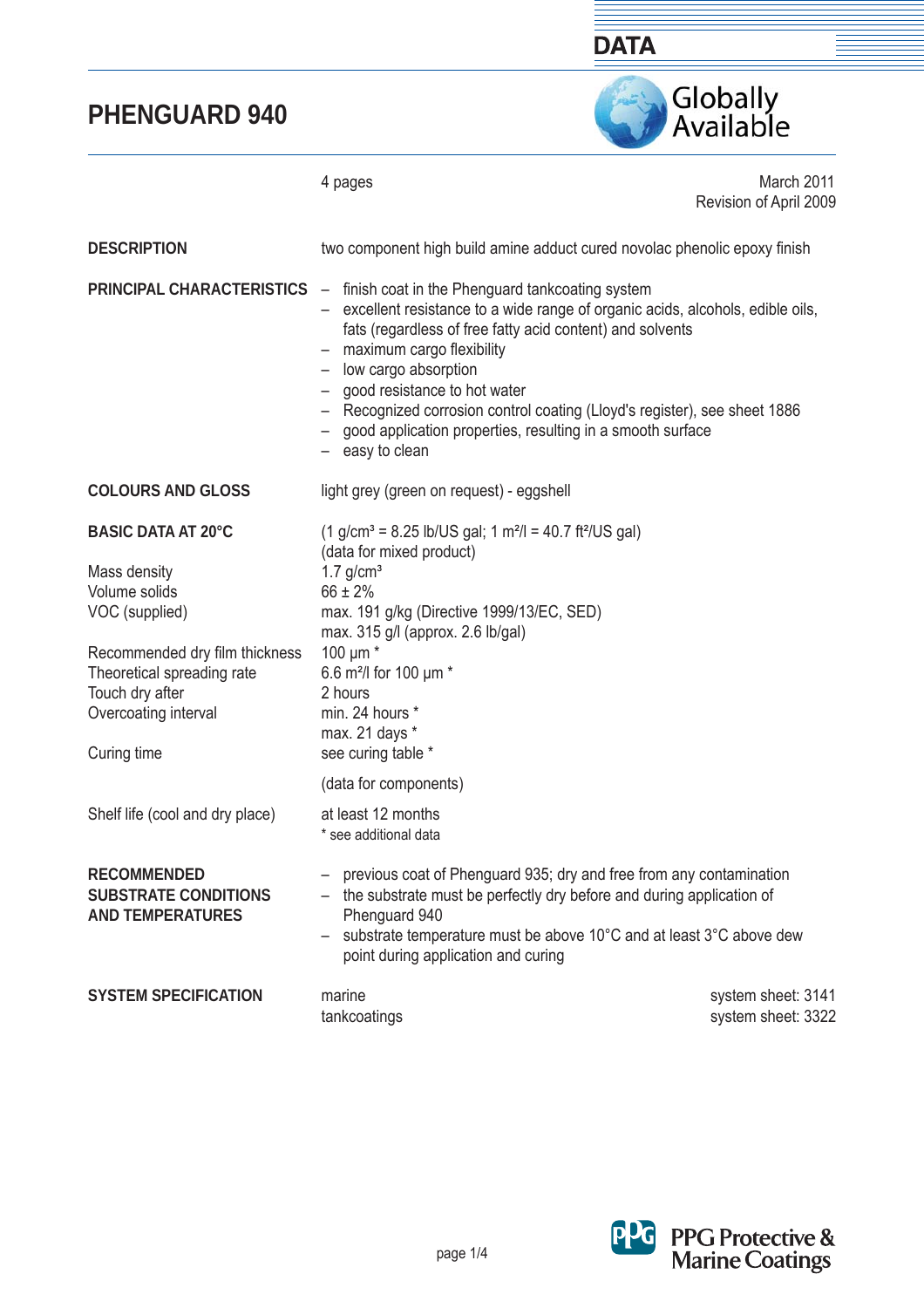March 2011

**DATA** 

| <b>INSTRUCTIONS FOR USE</b>                                                                           | mixing ratio by volume: base to hardener 88 : 12                                                                                                                                                                                                                                              |     |     |
|-------------------------------------------------------------------------------------------------------|-----------------------------------------------------------------------------------------------------------------------------------------------------------------------------------------------------------------------------------------------------------------------------------------------|-----|-----|
|                                                                                                       | - the temperature of the mixed base and hardener should preferably be above<br>15°C, otherwise extra solvent may be required to obtain application viscosity<br>- too much solvent results in reduced sag resistance and slower cure<br>- thinner should be added after mixing the components |     |     |
| Induction time                                                                                        | allow induction time before use<br>$15^{\circ}$ C - 20 min.<br>$20^{\circ}$ C - 15 min.<br>$25^{\circ}$ C - 10 min.                                                                                                                                                                           |     |     |
| Pot life                                                                                              | 4 hours at 20°C *<br>* see additional data                                                                                                                                                                                                                                                    |     |     |
| <b>AIRLESS SPRAY</b><br>Recommended thinner<br>Volume of thinner<br>Nozzle orifice<br>Nozzle pressure | Thinner 91-92<br>2 - 10%, depending on required thickness and application conditions<br>approx. 0.46 - 0.53 mm (= 0.018 - 0.021 in)<br>15 MPa (= approx. 150 bar; 2130 p.s.i.)                                                                                                                |     |     |
| <b>AIR SPRAY</b><br>Recommended thinner<br>Volume of thinner<br>Nozzle orifice<br>Nozzle pressure     | Thinner 91-92<br>2 - 10%, depending on required thickness and application conditions<br>2 mm<br>$0.3$ MPa (= approx. 3 bar; 43 p.s.i.)                                                                                                                                                        |     |     |
| <b>BRUSH/ROLLER</b><br>Recommended thinner<br>Volume of thinner                                       | Thinner 91-92<br>$0 - 5%$                                                                                                                                                                                                                                                                     |     |     |
| <b>CLEANING SOLVENT</b>                                                                               | Thinner 90-53                                                                                                                                                                                                                                                                                 |     |     |
| <b>SAFETY PRECAUTIONS</b>                                                                             | for paint and recommended thinners see safety sheets 1430, 1431 and relevant<br>material safety data sheets                                                                                                                                                                                   |     |     |
|                                                                                                       | this is a solvent borne paint and care should be taken to avoid inhalation of<br>spray mist or vapour as well as contact between the wet paint and exposed skin<br>or eyes                                                                                                                    |     |     |
| <b>ADDITIONAL DATA</b>                                                                                | Film thickness and spreading rate                                                                                                                                                                                                                                                             |     |     |
|                                                                                                       | theoretical spreading rate m <sup>2</sup> /l                                                                                                                                                                                                                                                  | 6.6 | 5.3 |
|                                                                                                       | dft in µm                                                                                                                                                                                                                                                                                     | 100 | 125 |
|                                                                                                       |                                                                                                                                                                                                                                                                                               |     |     |

max. dft when brushing: 60 μm



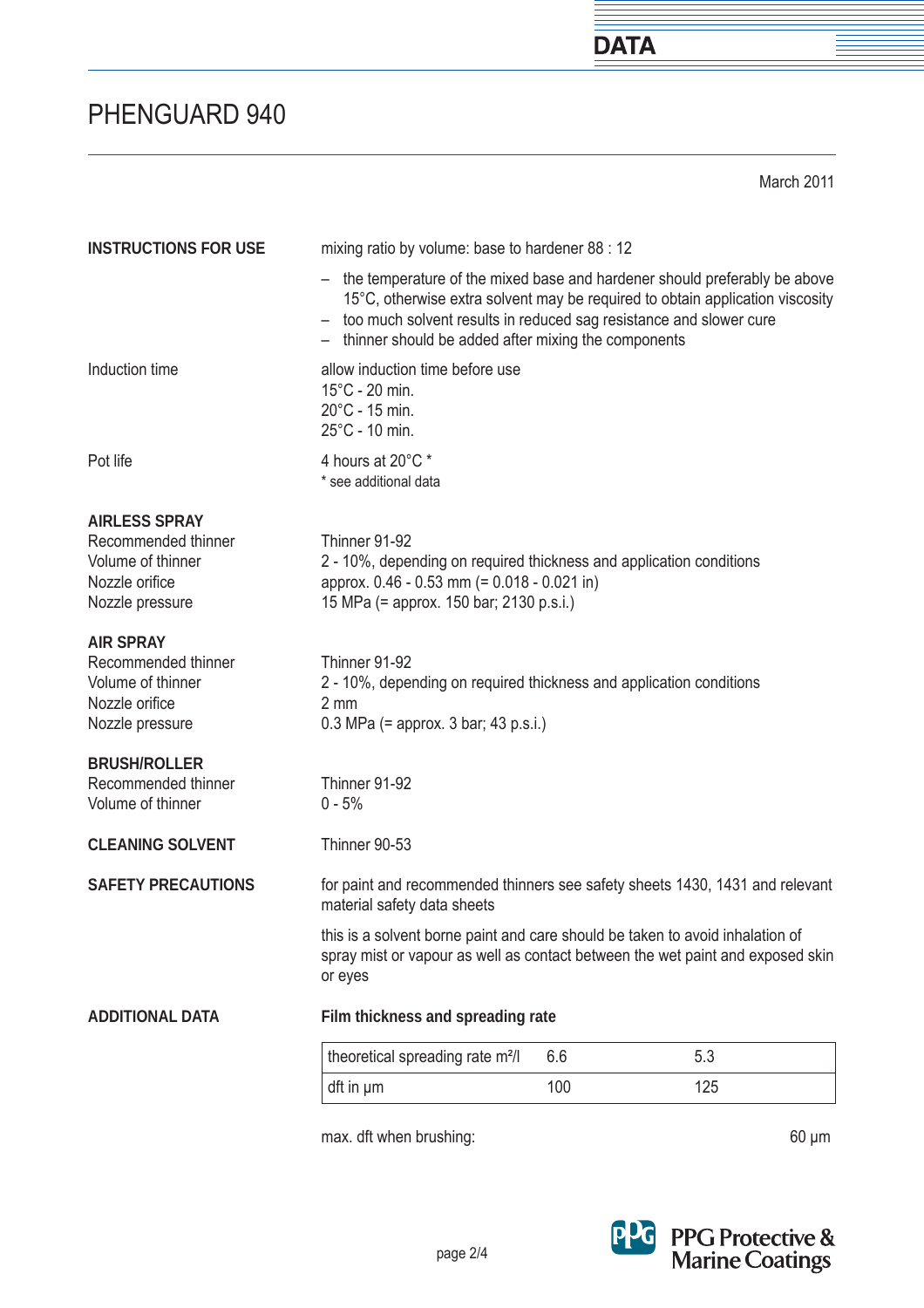### **Overcoating table for Phenguard 940**

| substrate<br>temperature | $10^{\circ}$ C | $15^{\circ}$ C | $20^{\circ}$ C | $30^{\circ}$ C | $40^{\circ}$ C |
|--------------------------|----------------|----------------|----------------|----------------|----------------|
| minimum<br>interval      | 36 hours       | 32 hours       | 24 hours       | 16 hours       | 12 hours       |
| maximum<br>interval      | 28 days        | 25 days        | 21 days        | 14 days        | 7 days         |

– surface should be dry and free from any contamination

#### **Curing table**

| substrate temperature | min. curing time of Phenguard<br>tankcoating system before transport<br>of cargoes without note 4, 7, 8 or 11<br>and ballast water and tanktest with<br>sea water |
|-----------------------|-------------------------------------------------------------------------------------------------------------------------------------------------------------------|
| $10^{\circ}$ C        | 14 days                                                                                                                                                           |
| $15^{\circ}$ C        | 14 days                                                                                                                                                           |
| $20^{\circ}$ C        | 10 days                                                                                                                                                           |
| $30^{\circ}$ C        | 7 days                                                                                                                                                            |
| $40^{\circ}$ C        | 5 days                                                                                                                                                            |

- minimum curing time of Phenguard tankcoating system before transport of cargoes with note 4, 7, 8 or 11: 3 months
- for detailed information on resistance and resistance notes, please refer to the latest issue of the Cargo Resistance List
- for transport of methanol and vinyl acetate monomer, a hot cargo cure is required which cannot be substituted by a service period of 3 months with non-aggressive cargoes
- adequate ventilation must be maintained during application and curing (please refer to sheets 1433 and 1434)
- the performance of the applied system strongly depends on the curing degree of the first coat at time of recoating. Therefore overcoating time between 1st and 2nd coat is extended in comparison between 2nd and 3rd coat (see overcoating details)

#### **Pot life (at application viscosity)**

| $10^{\circ}$ C | 6 hours  |  |
|----------------|----------|--|
| $20^{\circ}$ C | 4 hours  |  |
| $30^{\circ}$ C | 1.5 hour |  |